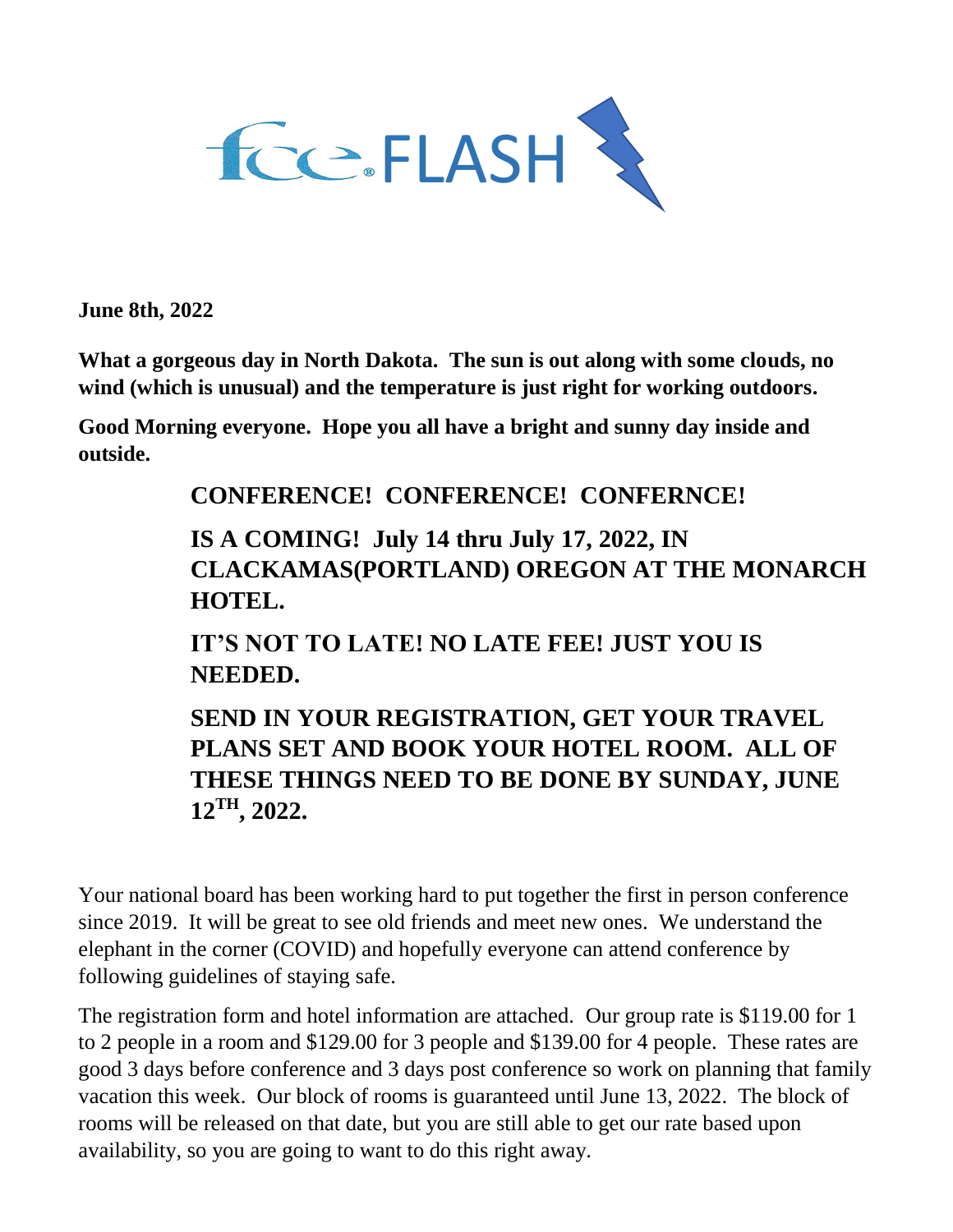Registrations for the conference are also due on June 13, 2022, which allows the board and conference committee to finalize the plans, plus the great meals.

The conference committee is in the process of lining up a tour for the attendees and don't forget that you will want to register and attend the FCL Benefit Dinner. I hear this could be an evening you will not want to miss. The tour and benefit are an additional charge to the registration fee, but what would conference be with out having some fun and fellowship with others.

The hotel is providing lots of amenities for us so check out the sheet attached.

Now put pen to paper and fill out the registration form and email it, or fax it headquarters so that you can be counted as one of the many that will be attending 2022 National FCE conference. If you prefer mailing the registration, we would ask that you let the office know that you are doing that for we are so very close to deadline.

For conference updates please check our website [www.nafce.org](http://www.nafce.org/) for we will be posting there for all to see.

## **Now for a few other items.**

There is still time to develop a membership brochure and submit it for the contest by June 15th, 2022.

**Membership Brochure** - National's income is based on membership dues and just like many organizations' membership dwindles for one reason or another. Your national board has been working on designing a new membership brochure. The one that we have is very dated and several of the items are outdated. So, your board is asking your help in making this happen by announcing a new contest. We would like you (FCE members) to design a new membership brochure to be used as a marketing tool for our organization so that we can grow, grow like weeds. The information and guidelines can be found on the website. You will have until June 15, 2022, to send in your entries to headquarters. The entries can be done individually, club, etc. **Please read the rules carefully** or the entry could be disqualified.

**We are still in need of the following officers for the board – 2 vice presidents" must served on the national board within the last 8 years and a treasurer.** There are specific qualifications for each of these officers and they can be found in our bylaws or by contacting Kristin Walker the nominating chair at 304-863-8253 or [kristinfce@yahoo.com.](mailto:kristinfce@yahoo.com)

Sales Room and Silent auction – we are going to try something new this year – each state and any of the attendees that want to contribute will be asked to bring an item worth \$20.00 for the general silent auction and then instead of bid sheets we will use coupons.